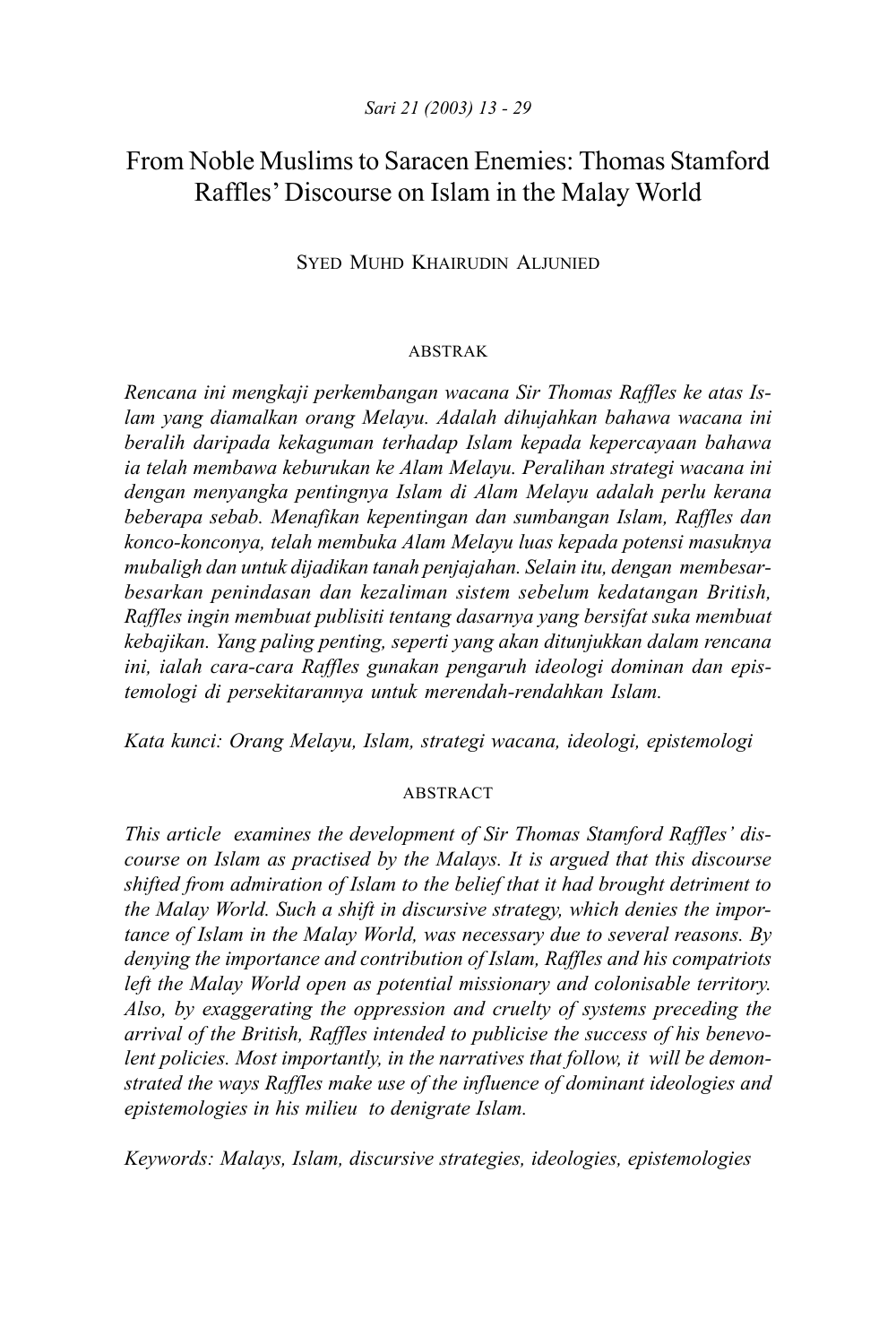#### **INTRODUCTION**

Today, if one is asked "What is the religion of the Malays", the predictable response would be, "Islam". Perhaps the question in itself is problematic and is in need of deconstruction for it assumes that there is one religion, which Malays subscribe to. Yet, there are some who will probe further: "Are you saying that you can be Malay and Christian or Hindu?" This is a tradition that has been invented and now codified in the minds of the majority in this part of the Archipelago. Malayness is often associated with Islam to the extent that if a Malay were to convert to another faith, he or she will no longer be accepted and perceived as being Malay, even if he or she retains the Malay language, eats Malay food and observes Malay customs. Sir Thomas Stamford Raffles, whom we remember as the founder of Singapore, the author of a two volume encyclopaedic work on Java and perhaps the most dedicated colonial administrator in the history of Southeast Asia, observed otherwise. The purpose of this article is to present the development of Raffles' views towards Islam and Muslims in the Malay World.

Before engaging the contents of this article, it is necessary to clarify the term Malay that will be used throughout. Since this is a study of Raffles' discourse on the Malay religion, it is essential to define this elusive ethnic category as it was understood by the English public at that time. The Malays were "one people, speaking one language, though spread over so wide a space, and preserving their character and customs, in all maritime states lying between the Sulu Seas and the Southern Ocean, and bounded longitudinally by Sumatra and [the] western side of Papua or New Guinea" (Stamford Raffles 1818: 103). Echoing Marsden's definition, this initial stance is reflected in Raffles' paper on the Malayan Nation published in 1809 (republished in 1818). Its focus was largely on linguistic affinity and geographical proximity. Three years later, Raffles further elaborated his early assumption into a more sophisticated characterisation of the Malays. This discursive framework was slightly elaborated upon after his encounters with the Javanese and Sumatrans. Shamsul and Reid have observed that Raffles' understanding of Malay merely shifted from that of a nation to a distinct race (Shamsul 1999: 25; Reid 2001: 302). Its main assertions were, however, largely retained. To Raffles, the indigenous peoples, "though varying radically in customs, manners, religion, and language, and possessing very different degrees of civilization, was long been confounded by the Europeans under the general appellation of Malays, a term which may still be retained for convenience" (Raffles to Minto, Malacca, 10<sup>th</sup> June 1811, Eur. Mss. F.14816).

Various groups or states were thus to be subsumed under a common term, subjected to British "Malay policy". These were: first, the states of the Malay Peninsula; second, the states of the Island of Sumatra; third, the states of Borneo; fourth, the states of the Sunda Isles, comprising of the chain of islands extending from the Sunda to Timor and Celebes, excluding Java, which we may expect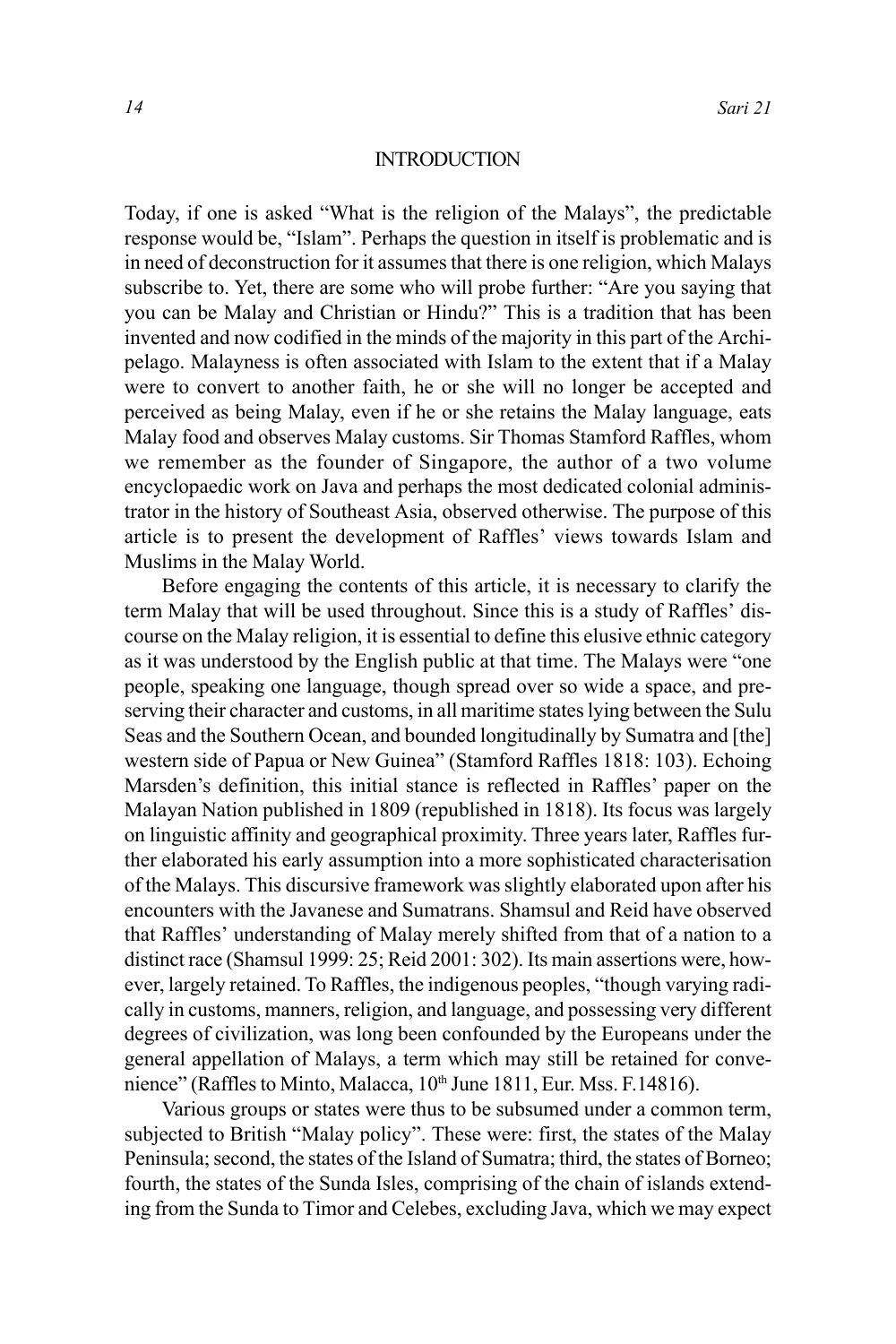for the present; fifth, the states of Celebes; sixth, the states of Sulu and Mindanawi; seventh, the states of the Moluccas, i.e. Ceram and Banda; eighth, the states of Jilolo, or Little Celebes, and ninth, the Black Papua states of New Guinea, and the Papua Islands in its vicinity (Raffles to Minto, Malacca, 10<sup>th</sup> June 1811, Eur. Mss. F. 148/6). Religion of any kind was not seen as a defining characteristic although he was aware that a majority of the Malays were Muslims and saw Islam as one of the vital elements of Malayness (Andaya 2001: 29-68). Instead, Raffles laid more stress upon geographic, cultural and linguistic features.

It is also worth noting that Raffles had come to the Malay Archipelago with the assumption that the Malays were a rude, uncivilised and degraded race, much in decline from a high point of civilisation that they had once attained. No developments in thought and science were thus expected of them except for simple and crude ideas that existed in all aspects of life (Sophia Raffles 1991: 15). He found them to be generally indolent. Although he acknowledged them later as being advanced in civilisation, albeit at differing degrees and of varied characteristics, they were of no match to the Britons at that time and could only be compared "to some of the borderers in North Britain, not many centuries ago" (Sophia Raffles 1991: 235). However, being a follower of the Romantic Movement in Europe, he remained optimistic that he would be able to uncover some remnants of great civilisations that were to him, lost and forgotten.

## RAFFLES' FIRST ACCOUNT OF ISLAM

Little is known about Raffles' initial encounter with Islam. Being a well-read man, especially of Enlightenment thinkers such as Charles de Secondat Montesquieu and Jean-Jacques Rousseau, he must have had literary encounters with Islam even before his arrival in Penang in 1805. Nevertheless, it was whilst serving as a young assistant secretary on that island that Raffles first met personally this "community of believers" (Crawfurd 1971: 363). Interestingly, at that point in time, Raffles had maintained a neutral and if not, positive view of Islam. Although he was critical of what seemed to him a set of empty rituals which the Malays followed, he went a step further to argue that Islam and its adherents were at the same time direct and clear opposites to Christianity. The latter, he posited, was at its lowest ebb. In his letter to his cousin, William Raffles, he remarked; "But of the Mahomedan Religion on the contrary, as much, if not more is done than said. We are here surrounded with Mussulmen and I find them very good men and [pay] by far more attention to the duties and observances of their religion than the generality of Christians – even Methodists" (Raffles to William Raffles, 15th January 1807, Mss. Eur. F202/6).

Raffles went on to assert that while he was aware that Islam might have been spread by the sword, "it has in equally many others found its way without such means". He maintained that in its purest form, Islam was a religion that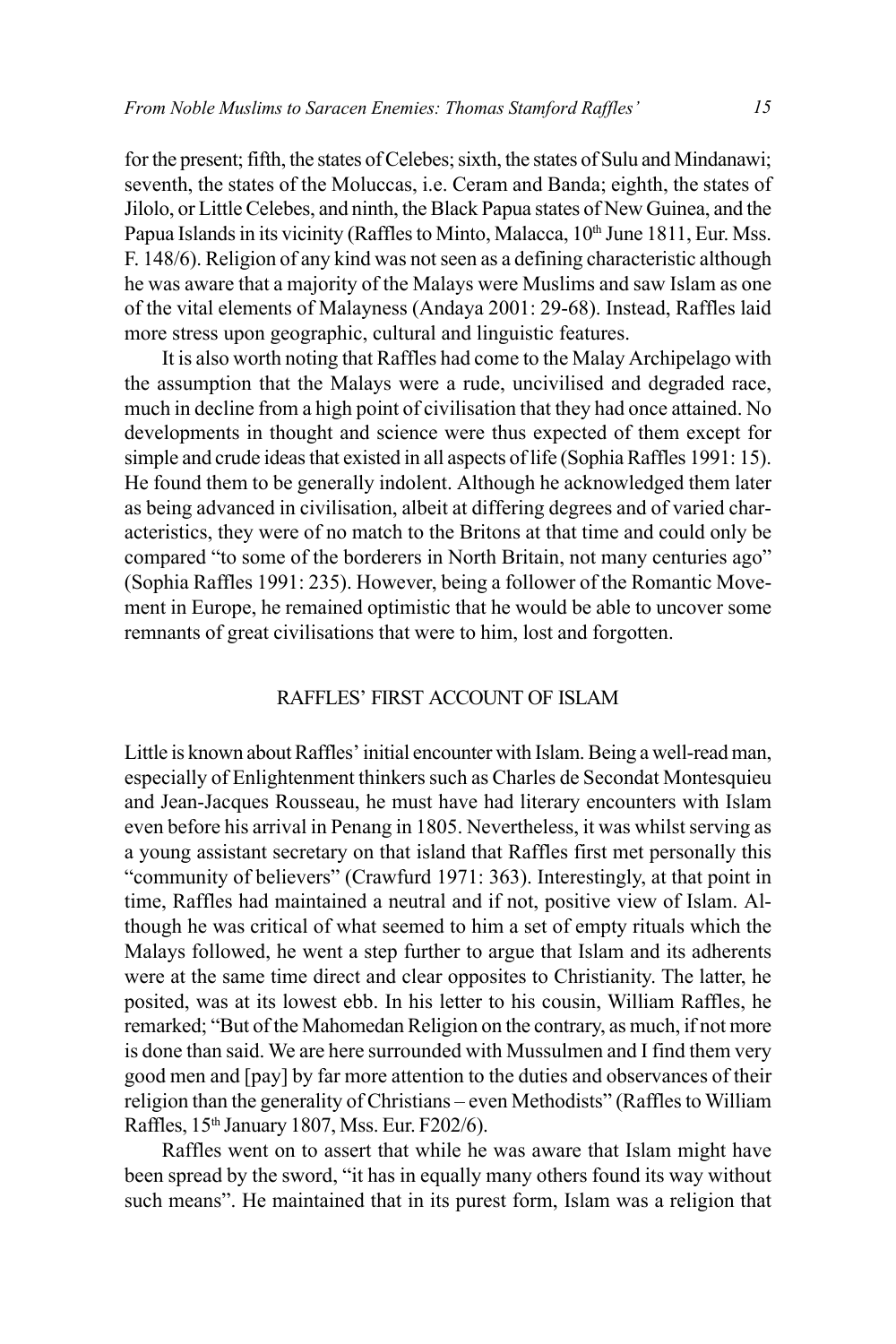deserved respect and admiration. The implementation of a Unity of God found in the Qur'an through Muhammad, God's own Messenger had, to him, brought goodness to the Malay Archipelago. Islam thus deserved the same veneration accorded Christianity (Raffles to William Raffles, 15<sup>th</sup> January 1807, Mss. Eur. F202/6).

Many factors could explain his negative attitude towards Christianity. First was the state of religiousness amongst the Europeans in Penang. Stationed for a fixed period on the island, they were preoccupied mainly with commercial and worldly dealings. There was thus an absence of churches and missions that could assert any form of religious influence. The sole clergyman in Penang, according to Raffles, was "though a very good man, like many others of the Church, too careless of the eternal interests of his flock" (Demetrius Charles Boulger 1999: 57). Last but not least of these factors was the sheer vibrancy of the Muslim society in Penang, especially in the observance of religious practices, which possibly left a deep impression upon the young Raffles (Sarnia Hayes Hoyt 1991: 64-8).

While this positive attitude toward Islam was significant, it was short-lived. A few years later, Raffles was to change his stance and develop a discourse that was to be maintained until the end of his life. None of his biographers have attempted to explain in detail the reasons behind this change. Perhaps, the most pertinent factor amongst all was his acquaintance with an evangelical form of Christianity.

## ISLAM: A FAITH?

From 1810 onwards, Raffles began his campaign against the faith that he had once admired. This shift in discourse away from his previously positive image of Islam partly coincided with his new relationship with the first Earl of Minto and his subsequent entrance into the brotherhood of the Freemasons (Wurtzburg 1984: 352; Jasper Ridley 2000: 219; Nigel Barley 2002: 85-6).

To Raffles, Islam, like Christianity, had a human founder: Muhammad. But unlike Christianity, whose originator was God's son on Earth, Islam had an impostor as messenger. Hence, although Raffles was aware of the word Islam as the appropriate term to describe that faith, he had maintained the usage of two other terms, "Islamism" and "Mohamedanism". It was in many ways a product of his personal conviction about the ungodly origins and nature of Islam. Also, the use of such terminology was deemed necessary to provide a description that could be generally accepted and understood by his European audiences, whose conceptions of Islam at that time radiated solely from the image of Christianity.

To Raffles, Islam "is the Religion of all others most likely to enslave the minds and bodies of mankind…." (Raffles to Rev. Thomas Raffles, Bencoolen, 10th February 1815, Mss. Eur. F202/6). It is essentially a "robber-religion" (Raffles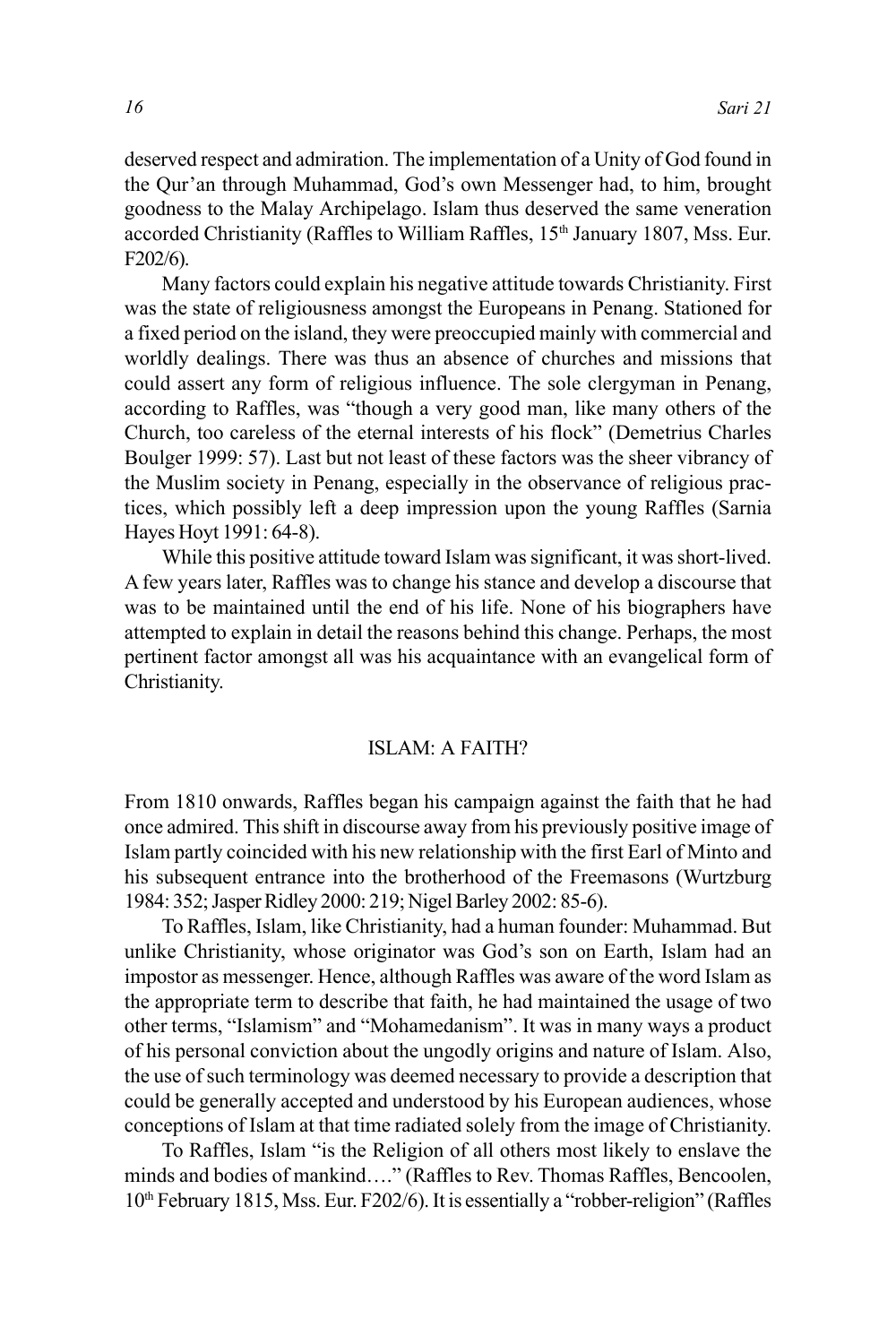to Minto, Malacca, 10<sup>th</sup> June 1811, Mss. Eur. F148/7). This latter offensive remark was a derivation of the word `Saracen' from 'sarraq', which means 'robber'. By adopting this remark, albeit casually, Raffles must have been influenced by earlier derogatory terms used with regard to Islam (Ahmad Gunny 1996: 193-4). In addition, Raffles' portrayal of Muhammad and the Qur'an departed from Enlightenment descriptions and returned to those that drew heavily from medieval predecessors. Raffles argued that the precepts of the Qur'an were more detrimental to the natives than the Dutch commercial monopoly. Examples of such precepts were the encouragement of piracy and plunder (Raffles Vol. I, 1988a: 232; see also Vol. II: 3). Raffles came to believe that Muhammad, the "founder" of Islam, was an evil man and the deliberate fabricator of false doctrines. He was described as "the false prophet of Mecca"; a man who had left a legacy of intolerance and barbarism whose effects could be seen in the backward peoples of the Orient. All of these evils combined, and came to conclusion that Islam promoted the "contempt of unbelievers, with which the Mahometan system inspires its votaries, leads them usually to undervalue the acts which others excel, or instruction they communicate" (Raffles Vol. I, 1988a: 245).

Raffles, however, was not a scholar of comparative religion or theology. Hence, he never critically discussed many other essential aspects and principles of Islam. Although he was aware that the reading of the Qur'an, praying at appointed times, fasting in the month of *Ramadan* and giving charity are amongst the principal tenets of Islam, his criticisms often focussed on the Islamic practice of marriage. Polygamy, for example, was to him injurious to population growth and happiness in family life. Although this precept was a prevalent practice only amongst the higher classes of the Malay society, he observed that another evil attached to it was often exploited by Malays of inferior classes in replacement of polygamy; divorce. In his words, "perhaps the ease of obtaining matrimonial separations, by admitting of successive changes of wives, diminishes the desire of possessing more than one at a time" (Raffles Vol. I, 1988a: 73).

Aside from criticising the tenets of Islam, Raffles placed more emphasis in elucidating the spread of Islam in the Malay Archipelago and its effects. His agenda was to publicise the negative residues left behind by that mass conversion. That could only be done by glorifying what he thought were the original conditions of Malay society prior to the coming of Islam.

## MALAYS BEFORE CONVERSION TO ISLAM AND THEORIES OF CONVERSION

To Raffles, the Malays had in general made considerable progress in civilisation before the introduction of the religion of Islam among them. They had once dominated the trade and political influence in the Eastern Seas (Raffles 1819: 5). Celebes, for example, had a well-organised administration and government that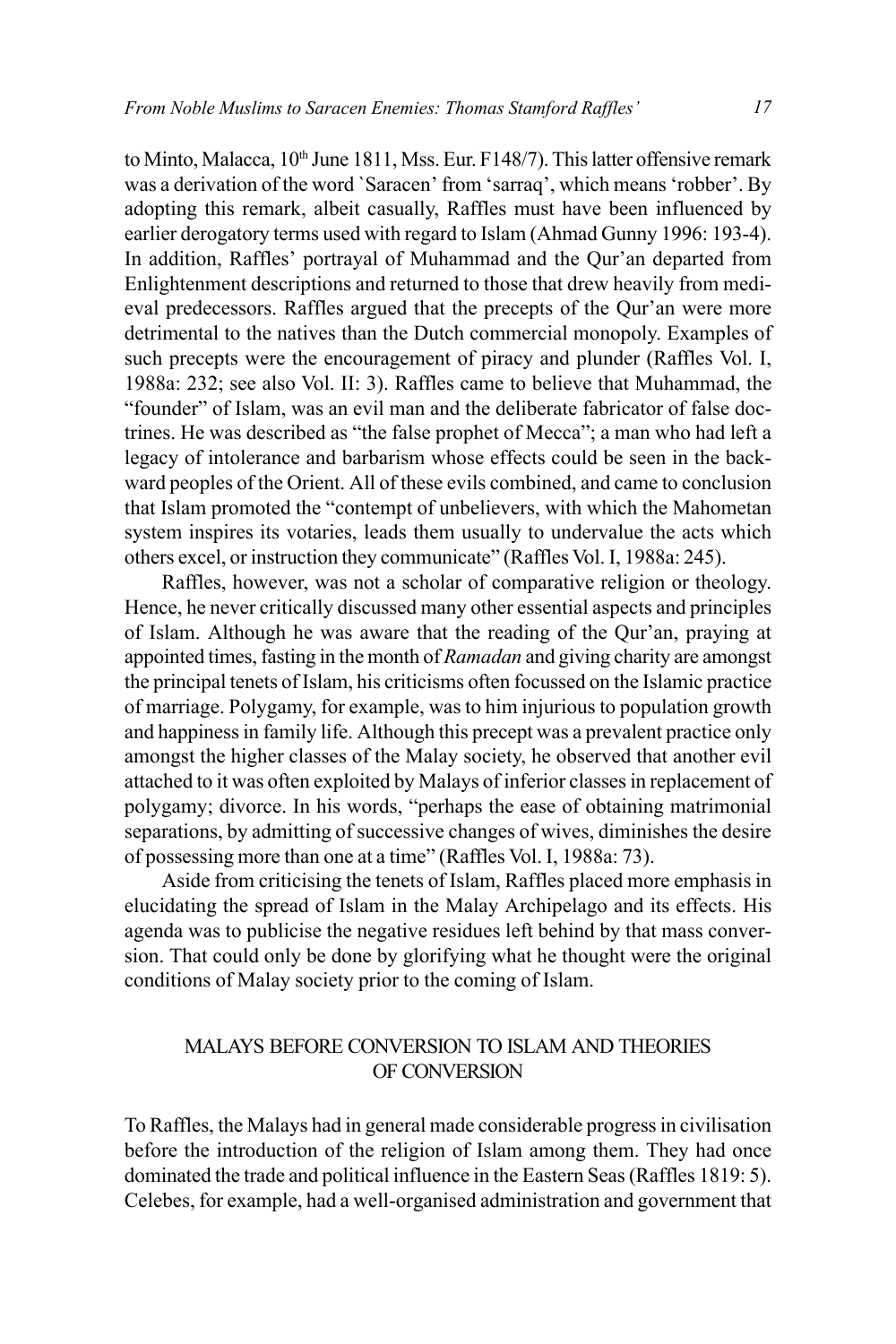surpassed most found on the nations surrounding it before its eventual decline in the Islamic period. The main island of Java had also suffered the same consequence. The latter's progress and influence in the Archipelago was stopped short upon the arrival of "the religion of Mahomet". From then on, the island "had scarcely recovered from the shock of conversion to this faith, when the Europeans found their way round the Cape of Good Hope" (Raffles Vol. I, 1988a: 239). Their power was dismembered and all trading influences were lost to either pirates or foreign ships.

Moving on to the methods of conversion, Raffles posited that the centre for the training and dispatch of missionaries to other parts of the Malay Archipelago was Aceh. It "was the first and most important footing obtained by the Mahomedans to the eastward, and whence their religion was subsequently disseminated among the Islands" (Sophia Raffles 1991: 92). Gresik, on Java, was also the most important centre amidst many others. To Raffles, the spread of Islam in the Malay Archipelago was carried out in a different and unique manner from other parts of the Archipelago. In a discourse delivered on the 24<sup>th</sup> April 1813 at a meeting of the Society of Arts and Sciences in Britain, Raffles highlighted an important question that was posed by the pioneers of the Society:

By what means of fitnesse do the Preachers and Missionaries of the Moslem faith succeed, even at the present day, in converting Pagans to the faith of the Koran, and in establishing them in this faith? (Sophia Raffles 1991: 136)

Raffles' answer to this was that it was "never by the force of arms", a view he consistently held since his arrival in the East. Instead, it was a soft, gradual and continual process that left a deep impression upon the natives (Raffles 1870: 15-6). A demonstration of the potency of the conversion process was the fact that most of the natives remembered accurately the date of the introduction of Islam and some leading circumstances relating to their conversion. Raffles argued that the evidences of this peaceful conversion were what he perceived as an extremely modified and milder form of Islam practised by the Malays in general. The "usual bigotry of the true Muselman" was absent with exception of certain classes amongst the Malays (Raffles 1821a: 50). To him, the Javanese for example, had never displayed any form of hatred towards Europeans although the latter were considered infidels. "This perhaps may be given as the best proof that they are very imperfect Mahometans" (Raffles Vol. II, 1988a: 5). To him, such superficial conversion had resulted in the change, decline and subsequent destruction of the prior achievements and glories of the Malays. It is the details of these 'changes', 'destruction' and 'degeneration' to which we now turn.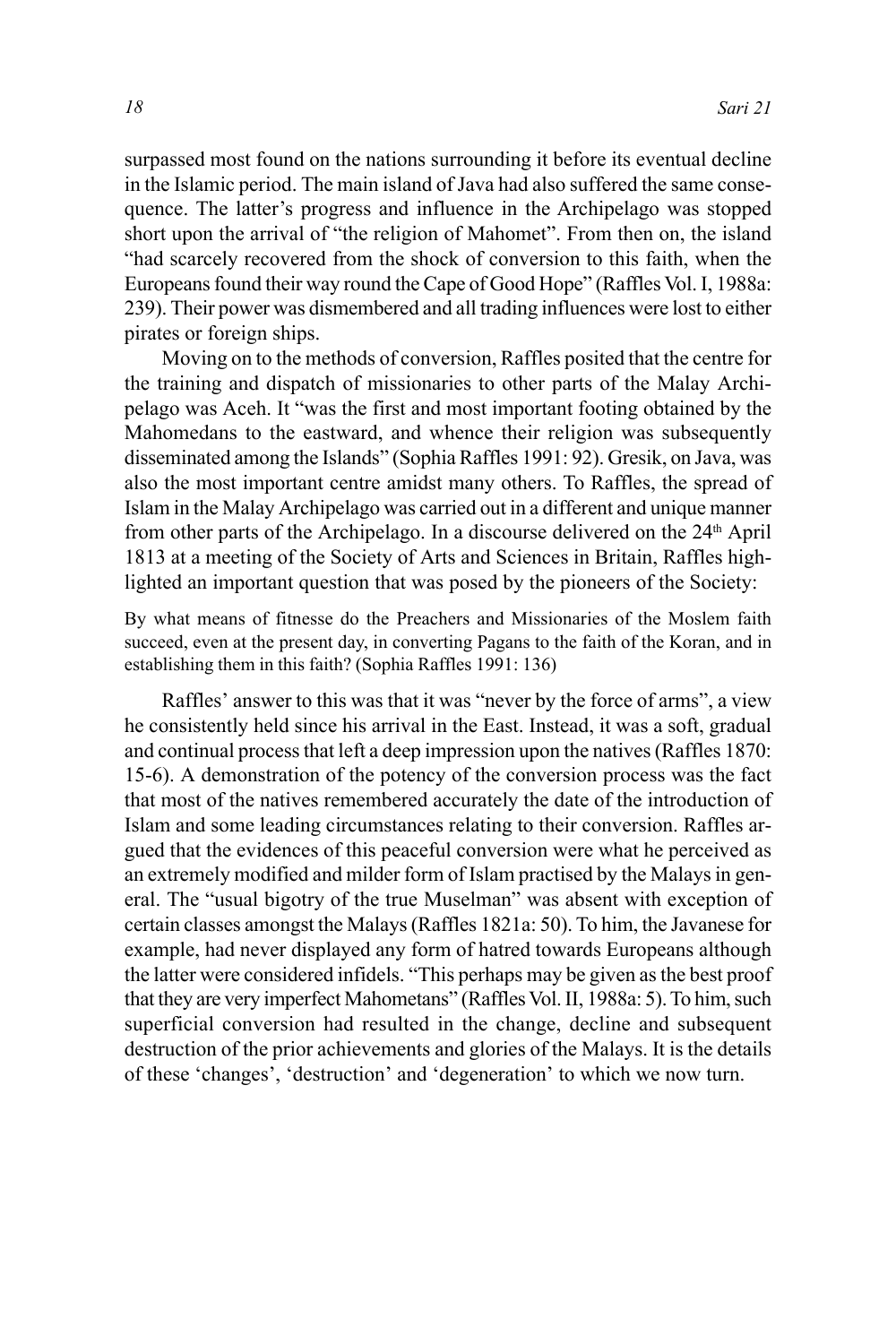#### EFFECTS OF CONVERSION

#### ARTIFICIAL ADOPTION OF ISLAM

Raffles' standards for judging the Malays' adherence to Islam appear to have been based on a two-fold approach. The first was the 'rule observance' approach (Bowen 1995: 69-86). Using this, Raffles imposed his 'ideal' that all Islamic legal decisions amongst the Malays were supposed to be guided by several Arabic works. To qualify as 'true Muslims', he expected the laws as found in the Qur'an to be observed literally.

His observations, however, did not 'meet' such expectations. The literal laws of the Qur'an were seldom observed in the various Malay states, especially in areas where the influence of Arabian and Mahomedan teachers was weak. In many places, these laws had been mixed with ancient customs and beliefs. He gave the example of the laws regarding capital crimes, debts and marriages. In other parts of the Malay Archipelago, the "civil code of the Koran is almost unknown" (Raffles 1870: 16). Except in matters of religion, marriage and inheritance, other codes of law known as the *Undang Undang* or *yudha nagara,* were adhered to instead of the 'Arabic' texts. He perceived that in contradiction to the laws laid down by Islam, these laws were compiled by respective sovereigns who devised their own unique *Undang Undang* for their respective states (Raffles Sophia 1991: 15). Besides that, he saw other 'deviations' in Java in preservation of a Hindu influenced calendar, *Aji Saka*, instead of the Muslim *Hijrah* calendar. Given these 'facts', he concluded that Javanese Islam was not fully Islamic because "although the Mahometan law be in some instances followed, and it can be considered a point of honour to profess an adherence to it, it has not entirely superseded the ancient superstitions and local customs of the country" (Raffles Vol. I, 1988a: 277). Raffles contended that Islam had had a 'very slight hold' on the Javanese (Raffles Vol. II, 1988a: 5).

Next was the comparative approach. This was a method then commonly adopted by many Orientalists, who were primarily influenced by Montesquieu and his approach to the study of societies (Montesquieu 1989; Becker 1959). By comparing the Islam manifested in other societies that he encountered or read about to that practised by the Malays, Raffles claimed that the "Malays are at present in a very different situation from any of the old Moslem states, such as Persia, Arabia, or Turkey. The Moslem religion has hitherto taken only a very partial and superficial root in many of the Eastern Islands" (Sophia Raffles 1991: 80-1). Here, he seems to suggest that the religious situation in the other parts of the Muslim Archipelago was different from the shallow appreciation of Islam amongst the Malays. His readers thus get the impression that the "pure" form and observances of Islam could only be found in places such as Persia, Arabia and Turkey. In sum, Raffles thus concluded that the Malays' profession of "Mahometanism has not relieved them from the superstitious prejudices and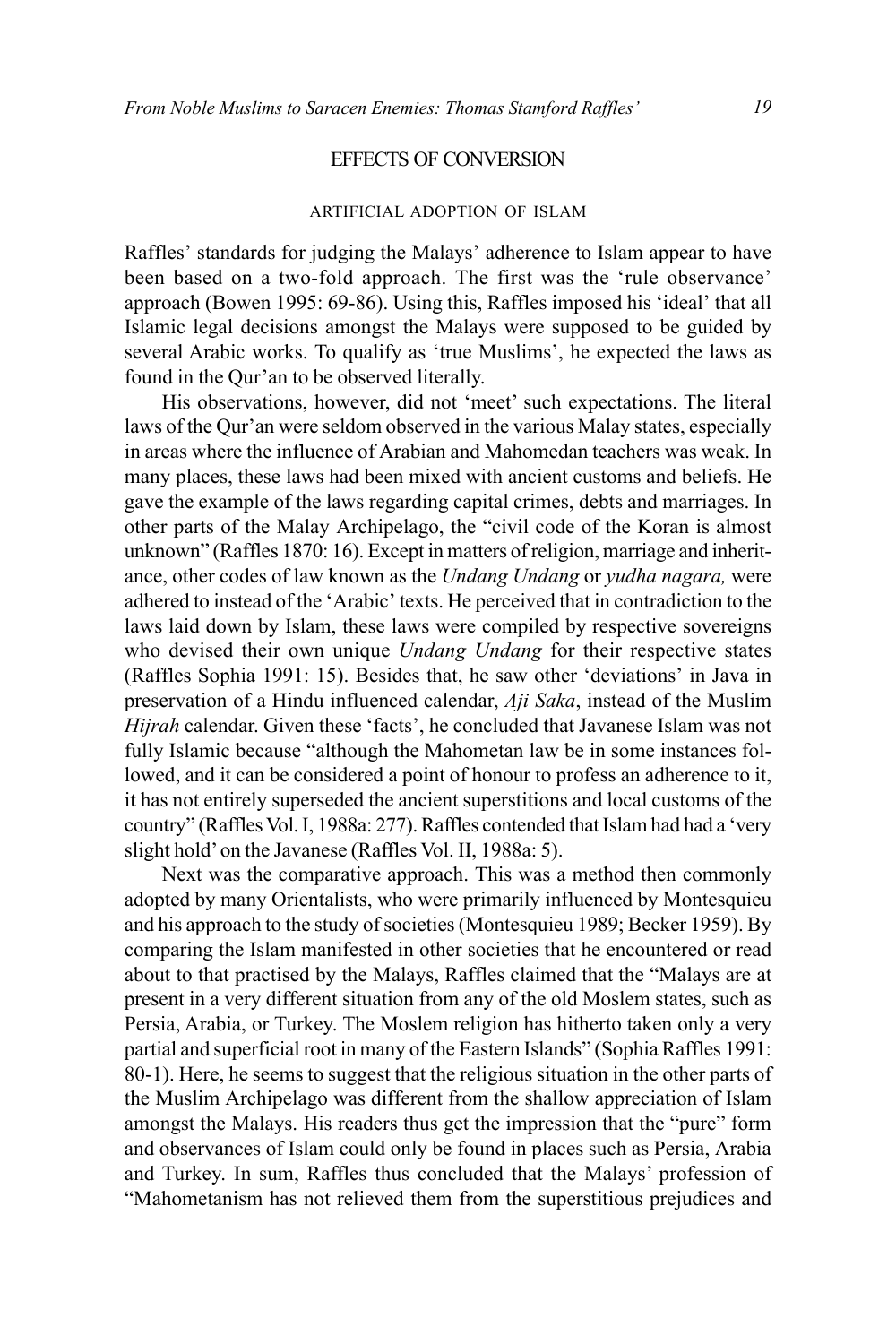observance of anterior worship, they are thus open to the accumulated delusion of two religious systems" (Raffles Vol. I, 1988a: 245).

Nevertheless, it must be noted that whilst much of Raffles' discourse were devoted towards demonstrating the Malays' artificial adoption of Islam, he did mention several features that were in line with the practises of the majority within the Muslim world. Departing from William Marsden, who hypothesised the Malays as generally belonging to the *Shiah* sect from the mere examination of their texts (Marsden 1986: 346), Raffles contested that the Malays were mostly from the majority *Sunni*. He went a step further to elaborate that there were "however, some who still adhere to the doctrines of *Hanifa*; but their numbers are few, and the chiefs are all followers of *Shafihi*" (Raffles Vol. I, 1988a: 397). He also observed that several renowned works in the Arabic language that were used in those days by Muslims in most parts of the world chiefly guided the decisions in Islamic law. Yet, amongst the Malays, "reference is more frequently made to a collection of opinions extracted from them, and translated into the language of the country" (Raffles Vol. I, 1988a: 279-80).

#### THE RISE OF FANATICS/ REBELS: ARABS, PADRIS AND HAJIS

Although much of Raffles' discourse aimed at showing that the conversion of the Malays was 'incomplete' and that the Javanese in particular were the 'least bigoted' of the followers of Islam, he was not ignorant of the existence of purist elements amongst the Malays. Two groups topped his list. First were the *hajis*, returned pilgrims from the Holy City of Mecca. Second were the 'men-in-white' whom he described as the *Padris*. Most importantly, Raffles observed that these two groups were products of the influence of those claiming to be "descendants of the Prophet", the Arabs. It is worthwhile then to examine his views of the Arabs in relation to the Malays.

To Raffles, Arabs were primarily responsible for the spread of Islam in the Malay Archipelago. Due to this significant contribution, the Malays became accustomed to looking up to them (Raffles to Rev. Thomas Raffles,  $10<sup>th</sup>$  February 1815, Mss. Eur. F202/6). In many cases, Arabs were revered as 'saints' endowed with supernatural powers. Such veneration, according to Barbara Andaya (1993: 219-21), was often enhanced by the Arabs' demonstration of superior trading skills as well as extensive networks. Raffles' contempt for the Arabs in general stemmed from his belief that Muhammad was a "false Arabian prophet". This resentment was further accentuated by his observations of the favours Arabs received from Malay chiefs that allowed them to secure high offices in Malay Kingdoms. Furthermore, in the realm of commerce, exemptions from all port duties were granted to all those with the title of 'Sheikh' and 'Syed'. Unable to explain such phenomenon, Raffles essentialised them as 'mere drones', "useless and idle consumers of the produce of the ground", 'robbers', 'sycophants', 'promoters of piracies and slavery', 'manumitted slaves' and 'hypocrites' with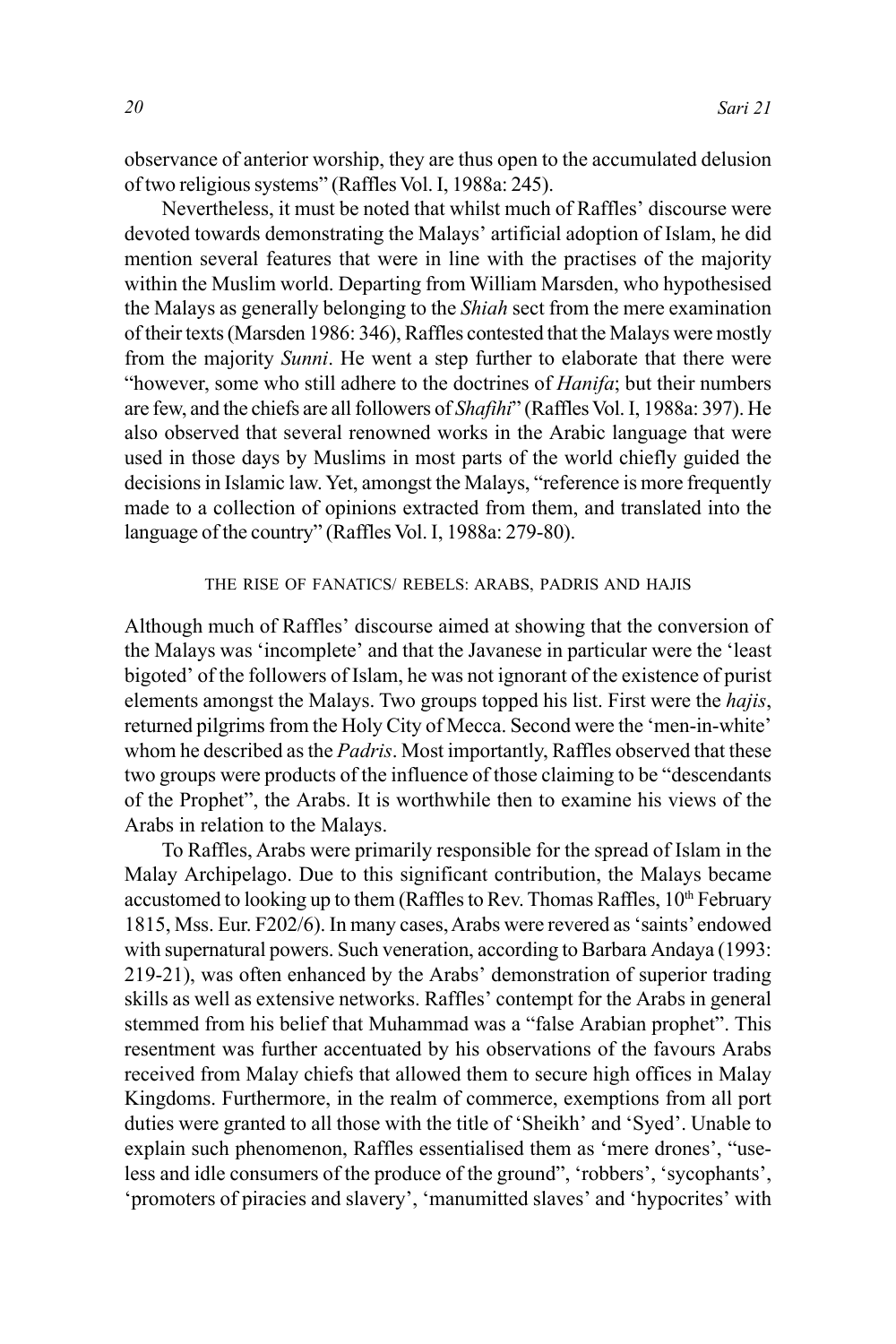the exception of their contribution to trade. Without them, Raffles argued, "trade would be reduced to less than one-third of even what it is at present, for it is only through the stimulus which they give to the industry of the country that its resources are to be developed: but let their trade be regulated; and above all, let them not be left in the enjoyment of immunities" (Sophia Raffles 1991: 73).

Most worrying to Raffles was the continuing and growing religious influence of the Arabs, and reports that more were coming to the Malay Archipelago. His concerns were particularly directed to the Malays' continual dependence on Arab teachers who, although "comparatively few and of an inferior order", were able to affect many changes in the Malays' attitudes and lifestyles. To him, this was due to the Malays' inherent stupidity and childishness in thought, which exposed them to believing in "omens, to prognostics, to prophets, and to quacks. They easily became the dupes of any religious fanatic, and credit, without scruple or examination, his claim to supernatural powers" (Raffles Vol. I, 1988a: 245). Most troublesome for Raffles was the change in attitude towards the Europeans. The Malays, if left open to the 'views' and 'schemes' of the Arabs would soon be transformed into something undesirable to Raffles: bigots "incapable of receiving any species of useful knowledge" (Raffles to Minto, Malacca, 10<sup>th</sup> June 181 1, Mss. Eur. Fl48/7). These 'bigots', 'influenced by Arabs', were soon to be organised in a group that called themselves Padris.

## THE PADRI MENACE

There has been debate amongst historians on the origins of the term Padri. Nevertheless, most agree that Padri meant men of Pedir (Pidie), a port in Aceh. In 1803, upon returning home from Mecca, three learned men from this area sought to reform their Minangkabau villages, which they saw not abiding by the basic teachings of Islam. They opposed aspects of the mainstream Minangkabau lifestyle such as gambling, cockfighting, local matriarchal customary law (especially concerning inheritance), the use of opium, strong drinks, tobacco and betel nut. The movement soon gained a large following, and in time, resorted to a violence that alarmed the Dutch and subsequently the British (Hamka 1967: 26-9; Dobbin 1987: 128-40).

The Padris gained Raffles' attention in 1818 when he was serving his term as the new Lieutenant-Governor of Bencoolen. Although he was already aware of puritanical elements within Malay society, the Padris seemed to have caused bewilderment in him. Strangeness in forms of dressing was the first amidst the many perceptions and judgements he had of them. Described by the locals as *Orang Putis* (literally 'White Men'), the Padris wore white and blue robes with turbans of different shapes which, to Raffles, gave them a 'sorry appearance'. They grew their deficient beards, in conformity with the ordinances of their founder, Tuanku Pasarnan. Most of the women would cover "their heads under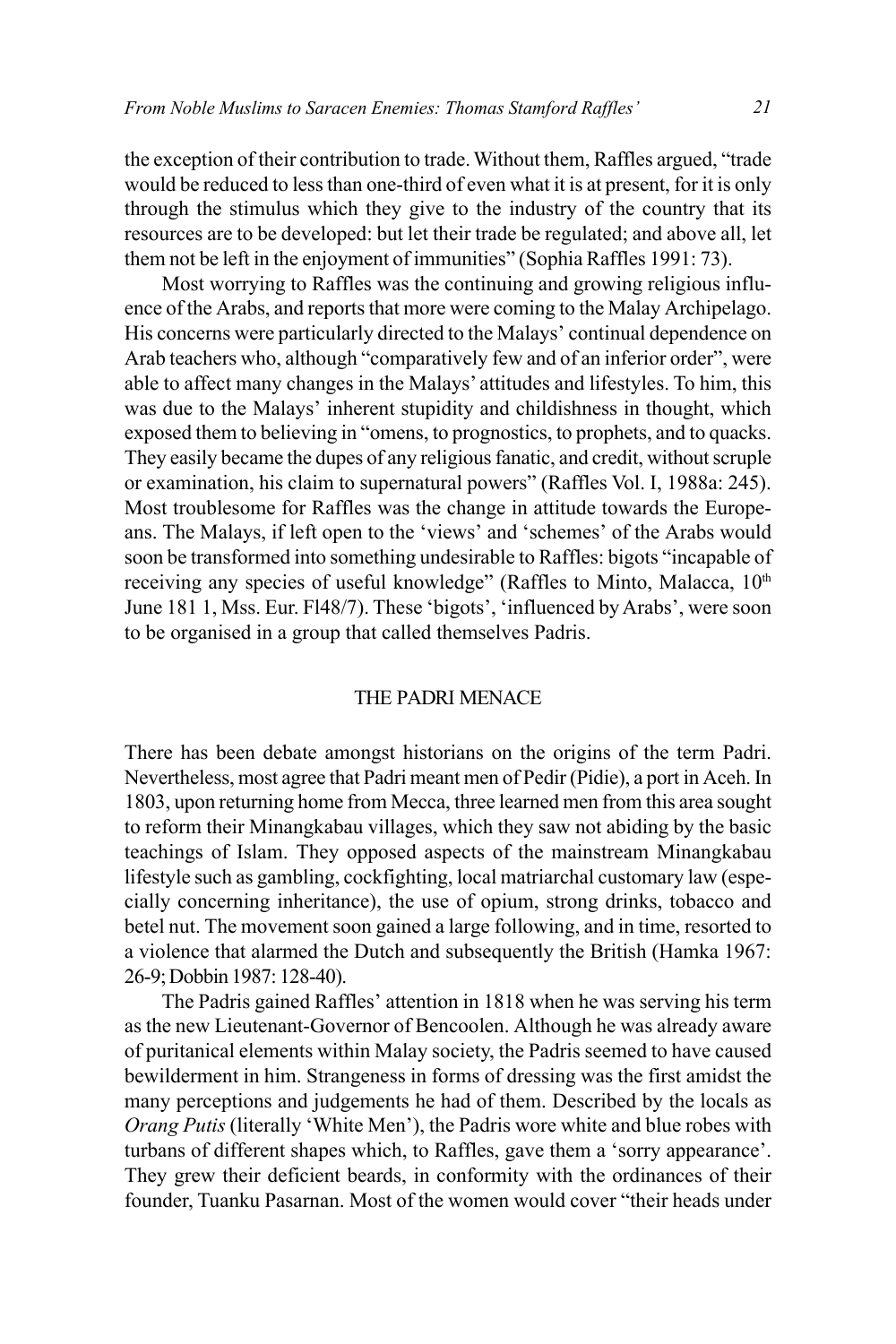a kind of hood" (Sophia Raffles 1991: 430). The Padris were determined to enforce their version of Islam throughout North Sumatra. Those who opposed and did not follow their ways were soon to be attacked and suffer devastation. All in all, to Raffles, the Padris were no different from the "unrelenting and tyrannical" Wahabees in the Arabian Desert (Sophia Raffles 1991: 429).

Negative as Raffles may have been about his early encounters with the Padris, he nevertheless juxtaposed such negative observations with some about their virtues which were in line with his own plans to 'civilise' the Malays. The Padris thus could be tolerated in their enforcement of the basic prescriptions of Islam since this was in line with British policies of abolishing evils such as "gambling, cock fighting, tobacco and intoxicating beverages" which Raffles personally detested (Sophia Raffles 1991: 430). Hence, neutrality in attitude and policy was Raffles' stance toward the Padris in the early stages of his term in Sumatra.

By the early 1820s, the Padris were gaining ground in their war against the Dutch. In reality, these campaigns were motivated by more than mere religion. They were instead in many ways a desperate response to the change in the economy and the difficulties that followed it. Curbed by the Dutch monopoly system, the Minangkabaus were suffering difficulties that augmented an environment of hatred towards all Europeans (Dobbin 1987: 161- 87). Raffles' discourse was to be transformed by such developments, although the policy of neutrality was maintained for some time due to pragmatic and strategic reasons, and the 'fact' that the doctrines of Islam were essentially 'peculiar' and so could be resolved at the discursive level only by the natives themselves (Sophia Raffles 1991: 561). However, from being 'noble reformers', the Padris were now portrayed negatively as being ruthless towards both their enemies and families. Raffles stated; "it is the practise of these people, when they are attacked to place women and children in front; and in the last onset by the Dutch, it is reported that not less than one hundred and twenty women, each with a child in her arms, were sacrificed, the women standing firm" (Sophia Raffles 1991: 511-512).

The Padris justified their cause of destruction "with the Koran in one hand, and the sword in the other" (Sophia Raffles 1991: 562). Raffles asserted that like the Arabs, the Padris were hypocrites who seldom implemented what they preached. Thus, they should not be credited for any kind of social reformation. To Raffles, their interests were merely in plunder and revenge. Speaking on behalf of the Malays, he argued that they were disinclined to such radical change in habits and the abolishment of their customs as propagated by the Padris. It was thus the duty of European governments to insulate them "from their adoption of the tenets of the Padris" (Sophia Raffles 1991: 562).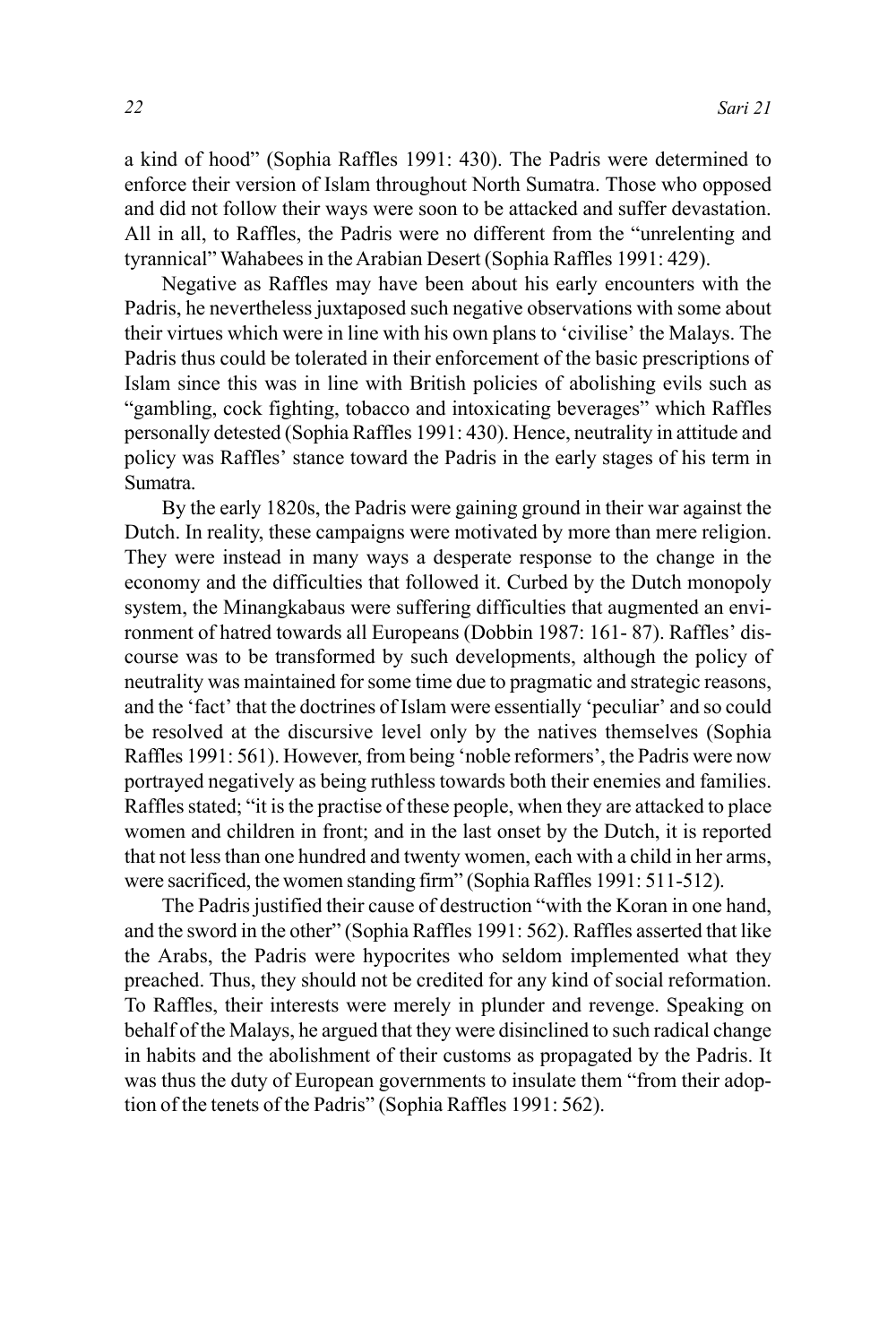#### HAJIS

Last on Raffles' list of 'fanatics' were the *Hajis*. Reiterating Marsden's earlier discourse (Marsden 1986: 343), he observed that the Malays regarded two places as holy sites to be visited. First was Minangkabau in Sumatra. This was considered the centre for religious learning and scholarly exchanges in the Malay Archipelago. Even more important was the pilgrimage to Mecca. Just as with the Arabs, returned pilgrims from Mecca were often perceived as saints having supernatural powers (Raffles Vol. II, 1988a: 3). Many among these would later assume the role, according to Raffles, of 'priests' in Malay society. Although Islam has never recognised any form of priesthood, Raffles went on to state that the "Mahometan priests have almost invariably been found most active in every case of insurrection." They were active in stirring up native chiefs to attack and massacre Europeans (Raffles Vol. II, 1988a: 4). Like the Padris, they must be blocked.

In sum, Raffles saw the Arabs as the root cause of the rise of fanaticism among the peaceful and docile Malays. The Malays, to him, could only maintain their ancient worship, native institutions and peaceful nature by avoiding any exposure to the inroads of Arabs. However, his list of evils propounded by Islam in Malay societies did not end here. The myth of natural unity destroyed by the advent of Islam was next.

## 'NATURAL UNITY' AND THE DISUNITY OF THE MALAY PEOPLES

Raffles theorised, or rather subscribed to, the existing myth that the Malays had once been a united and common race. The Arabs were again blamed as the root cause of the disunity that he thought was rampant during his time. Similar to the differences between the Chuliahs and the Tamil as well as Telinga nations on the Coromandel Coast, or the Mapillas of Malabar and the Nairs, the Malays were separated into nations due to a variety of factors. First, it was intermarriage with persons of Arabian blood. Second, it was the introduction of the Arabic language, followed by the adoption of the 'Moslem religion' (Sophia Raffles 1991: 80).

By adhering fanatically to Islam as interpreted by the Arabs, disunity became more rampant. Raffles exaggerated his findings of constant struggles in *every* Malay state between the traditionalists and *kaum adat* (culturalists) against those who fervently introduced and imposed the laws of the Arabs (Sophia Raffles 1991: 80). He acknowledged, however, that the effects of such struggles were different in the respective Malay states. The Javanese, for example, being more exclusively an agricultural people, had in fact received an additional stimulus from what he saw as the decline of their neighbours. Division was further counteracted by the Dutch, whose efforts to colonise Java had only resulted in the reverse effect of uniting the Javanese to a common cause. The situation in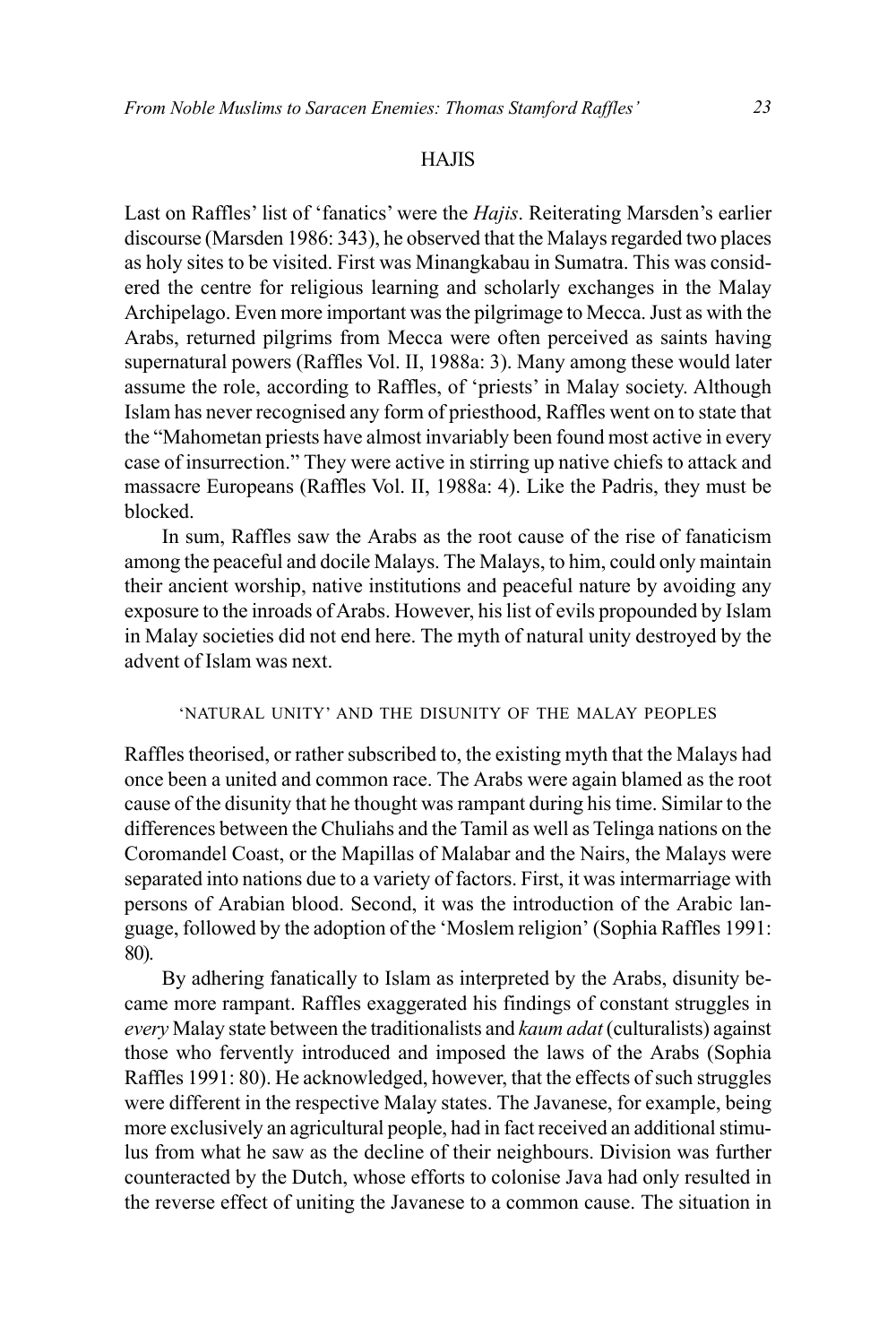Sumatra, on the other hand, was different. Division and dismemberment of once prosperous societies and networks caused by the introduction of Islam proved fatal to their natural unity. The eventual consequence was the waning of Sumatran civilisation (Raffles 1821b: vi).

#### TRANSFORMATION OF SCIENCE, LITERATURE AND THE ARTS

Raffles also believed that there were other adverse effects of the Malays' conversion to Islam. Science, the key to progress, was missing, or if existent, dim and superficial. The knowledge he believed to have been in existence in the Malay World had by then been uprooted progressively in the four centuries of Islamic rule under the obtuse 'Sword of Mahomet' (Raffles Vol. I, 1988a: 372). Such assertions were certainly in contrast to the views of his contemporaries that Islam had introduced a multitude of new 'sciences' in the Malay Archipelago (Marsden 1986: 289; Crawfurd 1967: 27). It is interesting to note that Raffles never elaborated on the kinds of science that were "removed" by Islam. Instead, he went on to emphasise that Islam had also destroyed the past literary achievements of the Malays (Raffles Vol. I, 1988a: 372).

In saying this, Raffles acknowledged that prior to the introduction of Sanskrit and subsequently Arabic characters, termed *b'hasa jahui*, the Malays did not possess any writing system of their own (Raffles Sophia 1991: 20). Arabic, which removed some of the Sanskrit nuances, had made little or no inroad into the language. Yet, the use of an Arabic-based writing system and the acceptance of Islam were potent enough to bring about a gradual eradication of Malay classical literature manifested in Sanskrit texts. Hence, what was once a civilisation of flourishing literary compositions spawned by the forces of creativity and imagination, had by then been reduced to "historical and dry compositions of the head" (Sophia Raffles 1991: 235). Worse than that, these historical and literary compositions seldom went farther back than to the introduction of Islam. They were filled with narratives of Muslim rulers or of matters pertaining to religious laws and observances. Thus Europeans, whose interests and biases were the recovery of the monumental and ancient civilisations of the East, were left with nothing but "an account of Noah's ark, or some romantic tale" (Sophia Raffles 1991: 358).

The decline in literary production attributed to Islam was supposedly mirrored by a general decline in the realm of the arts. Raffles posited that the establishment of 'Mahometan institutions' had discontinued the efforts of preserving and building of monuments, which were distinctive pursuits of the pre-Islamic Malays. The pre-Islamic 'treasures' that survived in the Islamic period were left to decay by the natives, who regarded them as relics of the *wong kuna*, *kapir*, or *buda* (Raffles Vol. II, 1988a: 35). Some of these monuments were deliberately demolished and replaced by graves and new 'Mahometan temples' which were, to Raffles, insignificant when compared to ancient monuments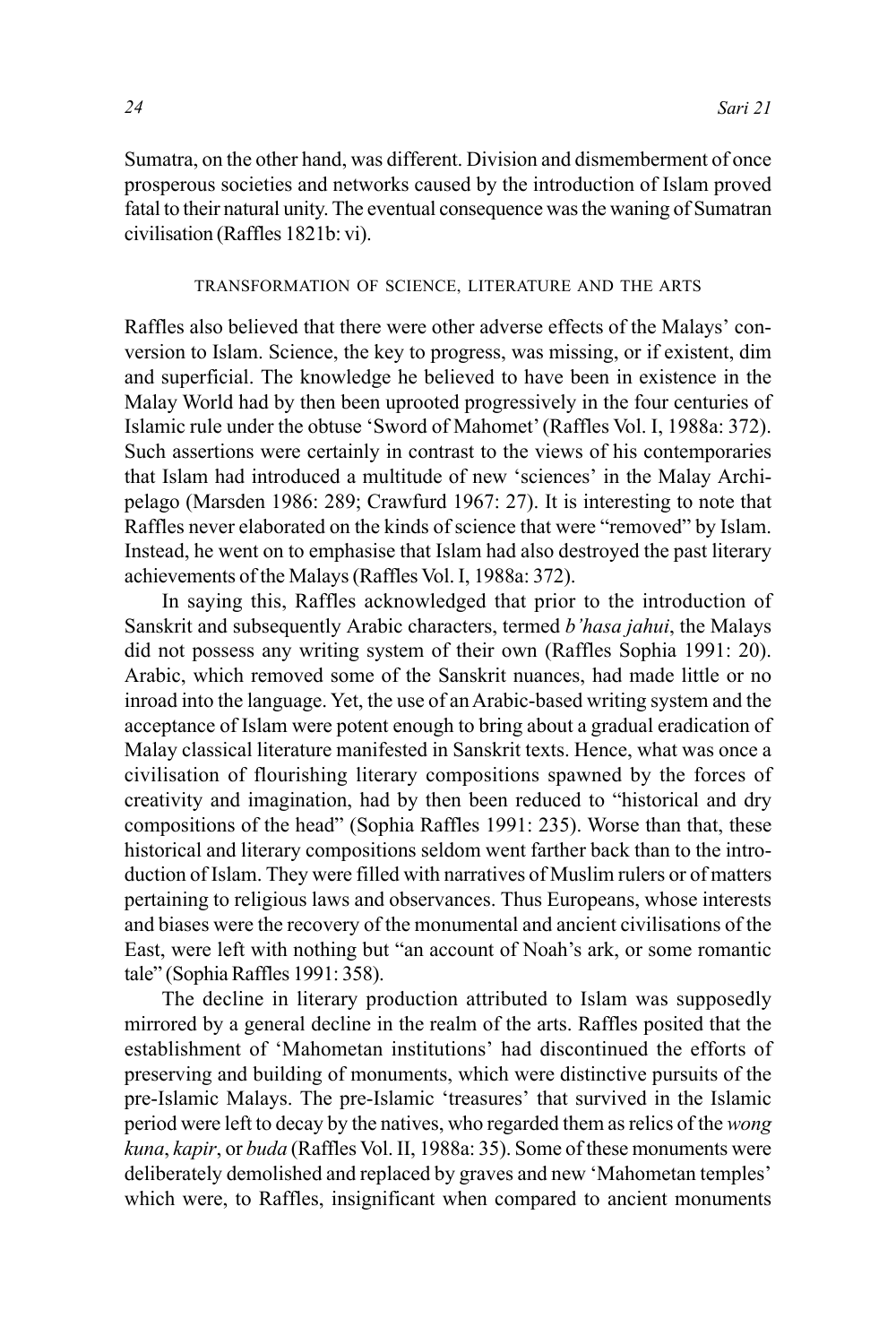(Raffles Vol. I, 1988a: 57). Raffles thought that this loss in knowledge, literature and the arts needed to be recovered.

## DESPOTISM AND POLITICAL DISORDER

One of the most prominent tropes in the European study of Islamic societies in the early nineteenth century was 'Oriental despotism' (Turner 1984: 34). This trope assumed that, in contrast to the civil society of Europe, the East was doomed to dictatorship, enslavement and oppression by native despots. Although some of these 'despots' were portrayed as 'enlightened', the tyranny which even the best amongst them were so often seen as guilty of, naturally disqualified them from the honour of benevolence that was an inimitable characteristic of most European rulers.

Raffles was an active propagator of this discourse. Although he was well aware of the intermixing of Islamic laws with customary Malay laws, the predominance of the former was, to him, the root cause of despotic rule amongst the Malays (Raffles 1823: 7). The effects of this were to him extremely adverse. The peasants whom he regarded as more noble, empathetic, kind and superior for their maintenance of older Hindu beliefs and practices, became the main victims of a ruling elite which subscribed to the cruelty and autocracy advocated by Islam. In addition to that, they were also denied of their rights to private ownership of land. Raffles noted;

Whatever truth there may be in this opinion, the fact is undoubted, that in the mountainous and less fertile districts of Java, and in the island of *Bali*, where Mahometan sway has not yet extended, individual propriety right in the soil is fully established, while in that portion of Java where the Mahometan rule has been most felt, and where propriety right amounts to the greatest value, it vests almost exclusively in the sovereign (Raffles Vol. I, 1988a: 139).

Despotism was just the beginning of other forms of discord. To Raffles, Islam had spun off other political problems in Malay society. There existed an illdefined system of succession "in every other Mussulman government" (Sophia Raffles 1991: 51). Wars between petty chieftains were also rampant. The Dutch were partly blamed for this, but the inadequacies of Islamic law embraced by the Malays were perceived as the root cause. The bulk of the population was also left in ignorance and coerced to submit to local rulers without resistance. Those who decided to rebel against the local authorities contributed to the existing chaos. They became malicious tribes that in turn plundered other natives for their own survival. The Malays were thus left with no order and control (Sophia Raffles 1991: 144).

Raffles was, however, not disheartened by what was to him political decadence and disorder confronting Malay society. Whilst Islam had resulted in the problems discussed above, the very fact that it had not been adopted fully amongst the majority of the Malays meant that the rulers and natives would be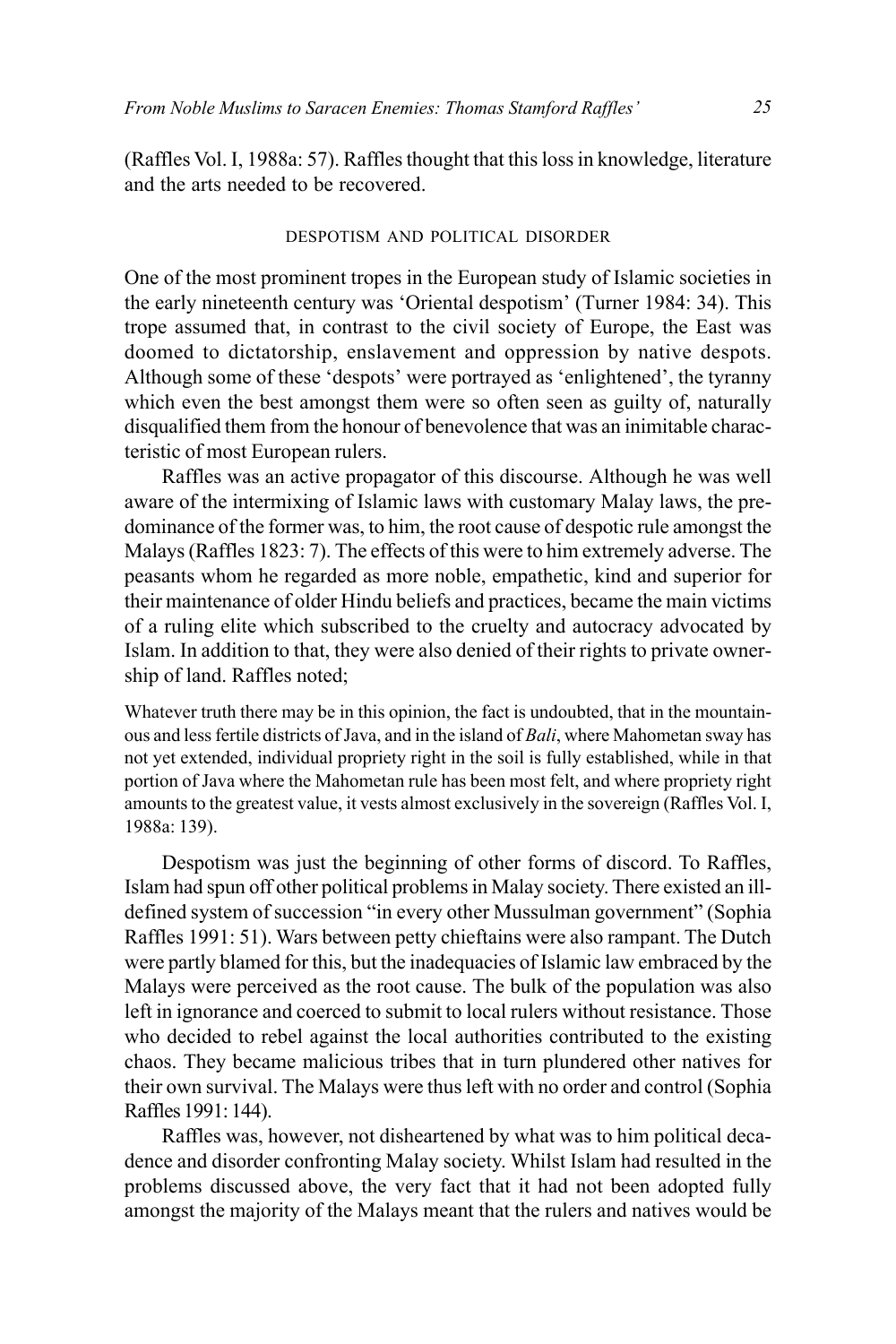more flexible to political reforms initiated by the British. That was for Raffles an assurance that the Malays were a few steps from reaching the European model of a civilised society (Raffles 1821a: 50). British intervention was thus needed to accelerate this process.

#### OTHER VICES

Raffles also believed that there were other vices that could be solely attributed to Islam. Piracy, for example, although an evil which had plagued the Malays since ancient times, was amplified by the "the intolerant spirit of the religion of Islam" (Raffles to Minto, Malacca, 10<sup>th</sup> June 1811, Mss. Eur. F148/7). Then there was slavery. Raffles, who was an ardent opposition of such practices, blamed Islam for the encouragement of such vice amongst the Malays. Infidels such as the Hindus of Bali and the pagans of Nias were often victims of enslavement. Although Raffles acknowledged that slaves amongst the Malays were treated in a rather kind and civil way when compared to other parts of the Archipelago due to "the milder prejudices and more humane temper of the country" (Raffles Vol. I, 1988a: 76), he maintained that it was still an unacceptable tradition. To him, such practices must, along with other vices which Islam generated, be abolished.

#### **CONCLUSION**

Raffles' discourse on Islam shifted from admiration to the belief that it had brought detriment to the Malay Archipelago. From his point of view, Islam was to be identified with fanaticism, violence and bigotry. The religion had sown corruption and despotism, which limited the intellectual and social progress of the Malays. It had suppressed all questioning and scientific endeavours. In short, it was a source of decline. Thus, none of the plates of his two-volume work on Java show any significant sign of Islam's presence (Raffles 1988b). Demonstrating further his lack of respect for Islam, only four pages *of The History of Java* were dedicated to the discussion of Java's dominant religion. Close examination of Raffles' portrayal of Islam in the later part of his life reveals the influence of the anti-Islamic polemics that were on the rise at that time.

Mark Woodward (1996: 30) and Bernard Vlekke (1959: 262) have argued that Raffles, like other colonial scholars after him, was compelled to deny the importance of Islam in Java and the Malay Archipelago due to several reasons. First, by denying the importance and contribution of Islam, Raffles and his compatriots left Java and all the Malay states open as a potential field for missionary work and colonisation. Second, by exaggerating the oppression and cruelty of systems which preceded the arrival of the British, Raffles intended to publicise the success of his benevolent policies. Islamic and Dutch rule were thus con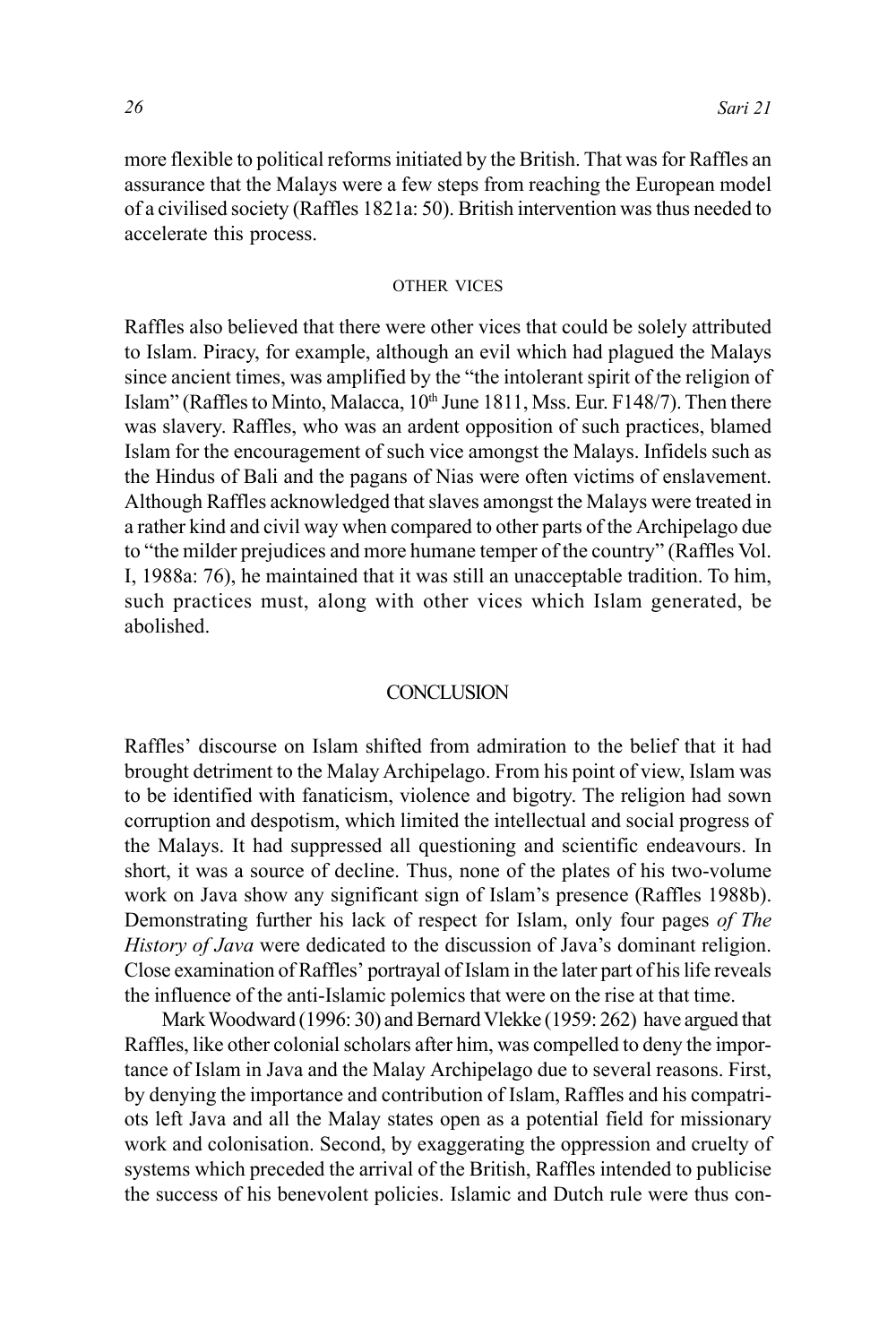strued as twin evils that needed to be extricated through the British rule of which he was the embodiment. Next, in the context of Java, Raffles was particularly influenced by, and subscribed to the advice of, his trusted adviser, H.W. Muntinghe, who believed that European rule could only be asserted amongst the peasants through "setting aside all dangerous and harmful influences of the Mohammedan government" (Schrieke 1955: 217).

Nevertheless, looked at from another perspective, Raffles should also be credited for his ability to appreciate Muslims as a diverse group of people rather than a monolithic bloc. Unlike many of our contemporaries, who still perceive Muslims as adherents of a single interpretation of Islam, Raffles was able to comprehend the different interpretations of what was to be understood as 'Islam'. His sympathies and optimism were placed with the 'nominal' Muslims against the 'bigoted' Padris and *Hajjis*.

By way of concluding this article, one should not lose sight of the Britons' growing fascination with Indian religions in the early decades of the nineteenth century. Like many English Orientalists whose experiences in India produced in them romantic longing for lost civilisations, Raffles perceived Islam as a faith that was already well known and therefore undeserving of detailed attention. Thus, many of the achievements of Islam in the Malay Archipelago were lost in the "silences" of his discourse. Hinduism and Buddhism, however, were novelties to him (P.J. Marshall & Glyndwr Williams 1982: 107).

#### REFERENCES

#### 1. Primary Sources

- 1. *Raffles-Minto Collection*, 1808-1814, (Eur. MSS. F. 148/1-48).
- 2. *Correspondence and papers relating to Sir Thomas Stamford Raffles, his wife and other members of the Raffles family*, (Eur. B. 742/1-46).
- 3. *Drafts, copies of documents and working notes c 1887, by Rev. R. B. Raffles (1857- 1905) for a memoir of Sir Thomas Stamford Raffles*, (Eur. MSS. F. 202/3-9).

# 2. Secondary Sources

- Andaya, Barbara Watson. 1993. *To Live as Brothers: Southeast Sumatra in the Seventeenth and Eighteenth Centuries*. Honolulu: University of Hawaii Press.
- Andaya, Leonard. 2001. Aceh's Contribution to Standard of Malayness. *Archipel 61*: 29-68.

Barley, Nigel. 2002. *In the Footsteps of Stamford Raffles*. England: Penguin Books.

- Becker, Carl L. 1959. *The Heavenly City of the Eighteenth-Century Philosopher*. New Haven: Yale University Press.
- Boulger, Demetrius Charles. 1999. *The Life of Sir Stamford Raffles*. Amsterdam: Pepin Press.
- Bowen, John R. 1995. Western Studies of Southeast Asian Islam: Problem of Theory and Practice. *Studia Islamika* 2(4): 69-86.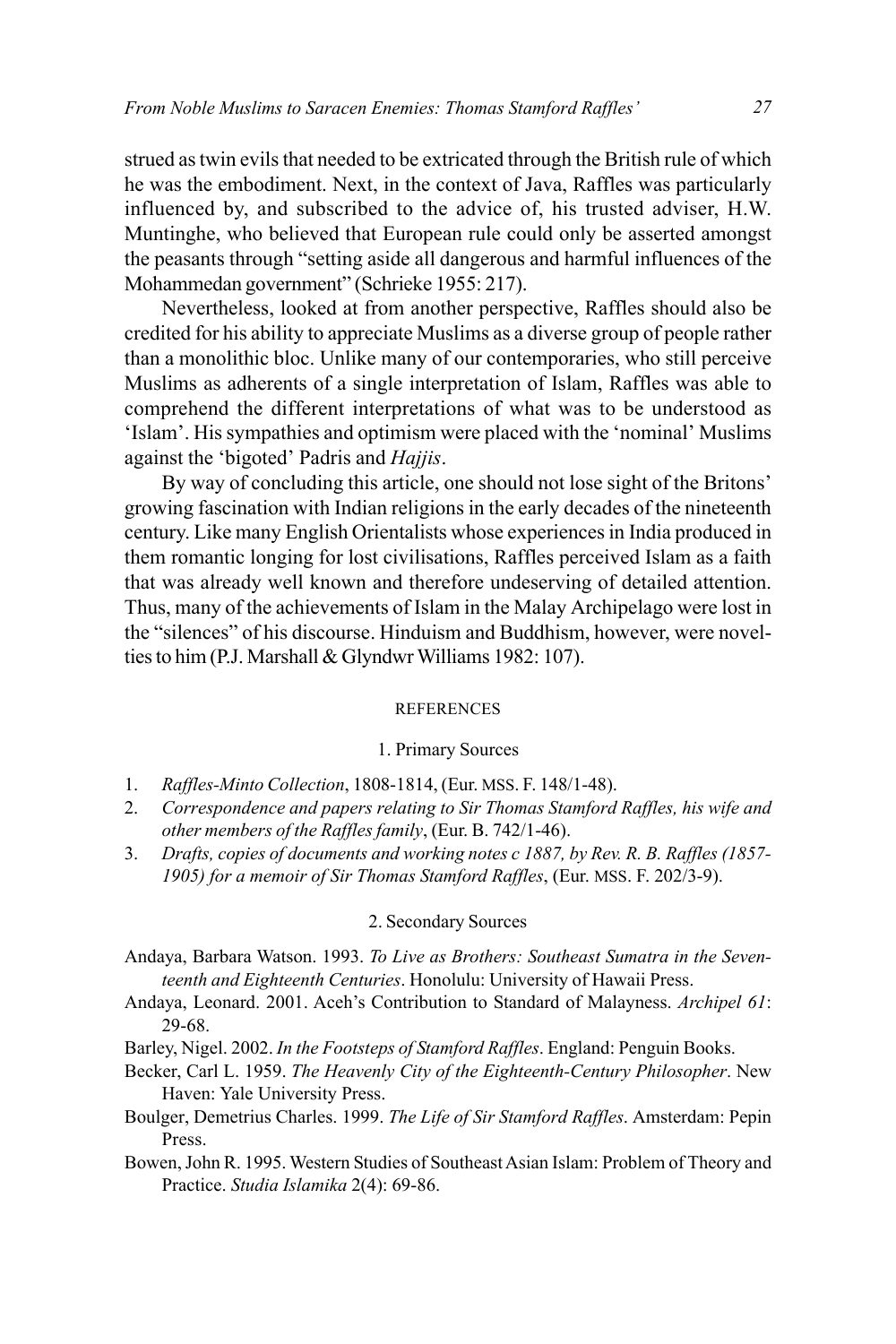- Crawfurd, John. 1967. *History of the Indian Archipelago: Containing an Account of the Manners, Arts, Languages, Religions, Institutions, and Commerce of its Inhabitants*. London: Cass.
- . 1971. *A Descriptive Dictionary of the Indian Islands and Adjacent Countries*. New York: Oxford University Press.
- Dobbin, Christine. 1987. *Islamic Revivalism in a Changing Peasant Economy: Central Sumatra, 1784-1847*. London: Curzon Press.
- Gunny, Ahmad. 1996. *Images of Islam in Eighteenth Century Writings*. London: Grey Seal.
- Hamka. 1967. *Ajahku: Riwayat Hidup Dr. H. Abd. Karim Amrullah dan Perdjuangan Kaum Agama di Sumatera*. Djakarta: Djajamurni.
- Hoyt, Samia Hayes. 1991. *Old Penang*. Singapore: Oxford University Press.
- Marsden, William. 1986. *The History of Sumatra*. Singapore: Oxford University Press.
- Marshall, P. J. & Williams, Glyndwr. 1982. *The Great Map of Mankind: British Perceptions of the World in the Age of Enlightenment*. London: Dent.
- Montesquieu, Charles de Secondat. 1989. *The Spirit of the Laws.* Translated and edited by Anne M. Cohler, Basia Carolyn Miller and Harold Samuel Stone. Cambridge: Cambridge University Press.
- Raffles, Sophia. 1991. *Memoir of the Life and Public Services of Sir Thomas Stamford Raffles*. Singapore: Oxford University Press.
- Raffles, Thomas Stamford. 1814. Substance of a minute recorded by the honourable Thomas Stamford Raffles on the 11<sup>th</sup> February 1814, on the introduction of an improved system of internal management and the establishment of a land rental on the island of Java: to which are added several of the most interesting documents therein referred to. London: Black, Parry & Co.

. 1818. On the Malayu Nation, with a Translation of its Maritime Institutions. *Asiatic Researches* 12: 102-158.

. 1819. *Minute of Sir T. Stamford Raffles on the Establishment of a Malay College at Singapore.* n.p: n.pub.

. 1821a. Substance of the Report on the Condition of Society Referred in the Preceding Address. *Proceedings of the Agricultural Society.* Bencoolen: Baptist Mission Press.

. 1821b. Address by the President, The Hon. Sir T. Stamford Raffles on the Institution of the Society, 1820. *Proceedings of the Agricultural Society.* Bencoolen: Baptist Mission Press.

. 1870. *Minute on the Singapore Institution, April 1823*. Singapore: The Mission Press.

. 1988a. *The History of Java*. Vols. I & 11. Singapore: Oxford University Press.

. 1988b (with a preface by John Bastin) *Plates to Raffles's History of Java.* Singapore: Oxford University Press.

. 2000. Introduction. In Virginia Hooker and M.B. Hooker. *John Leyden 's Malay Annals.* Malaysia: MBRAS. pp. iii-xvi.

Reid, Anthony. 2001. Understanding Melayu (Malay) as a Source of Diverse Modern Identities. *Journal of Southeast Asian Studies* 32(3): 295-303.

Ridley, Jasper. 2000. *The Freemasons*. London: Robinson.